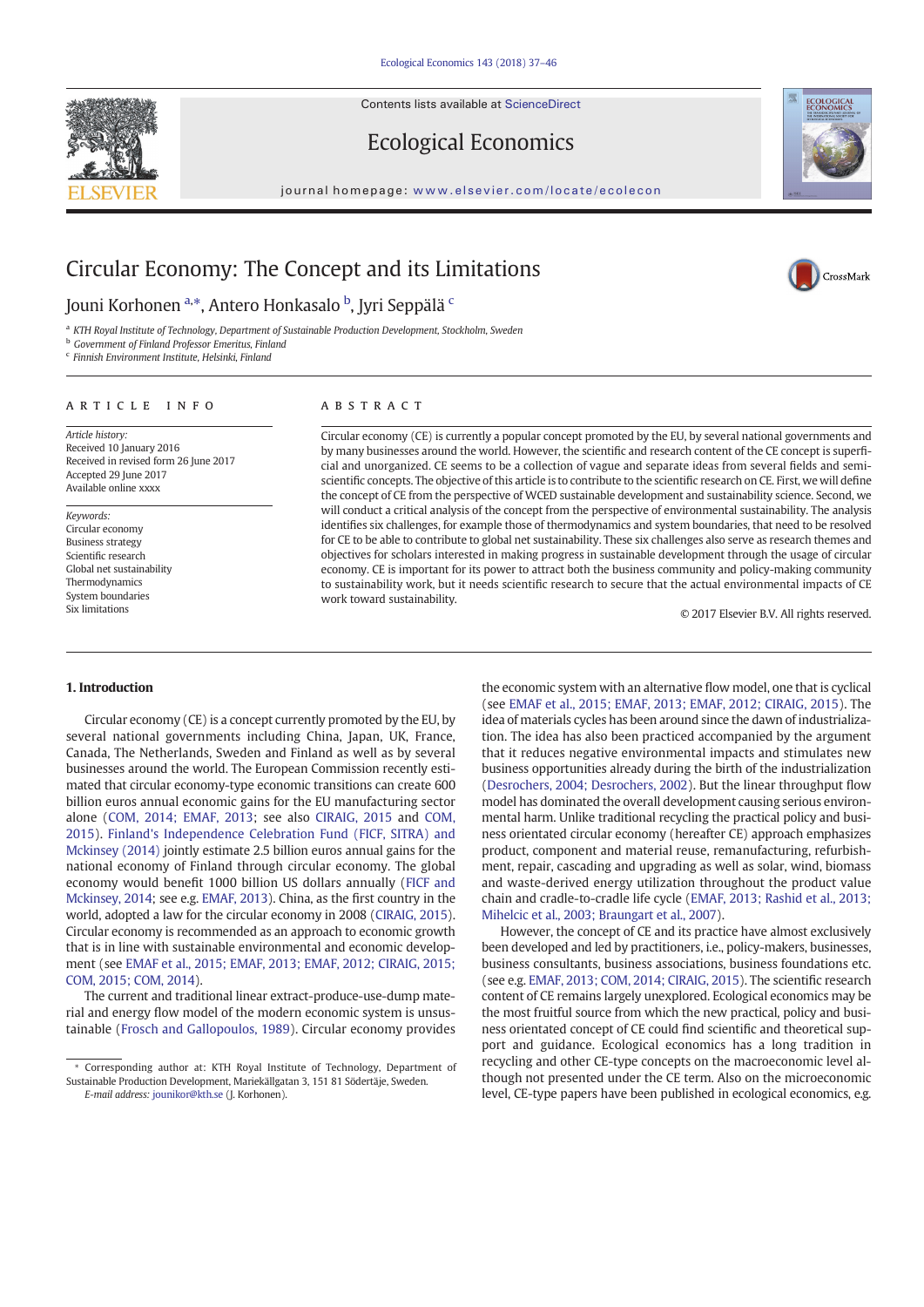addressing eco-efficiency [\(Huppes and Ishikawa, 2009](#page--1-0)) or industrial ecology [\(Kenneth Korhonen and Snäkin, 2005](#page--1-0)). Nicholas [Georgescu-Roegen \(1971\),](#page--1-0) [Boulding \(1966\),](#page--1-0) Herman [Daly \(1996\)](#page--1-0) and [Robert Ayres \(1999;](#page--1-0) see also [Moriguchi, 2007\)](#page--1-0) among others have debated the macroeconomic potential in cyclical material flows or the so called "fourth law" coined by Georgescu-Roegen (hereafter GR).

This paper has two research objectives. They are motivated by the fact that the scientific research content of the currently popularized business community originated circular economy concept remains superficial and lacks critical analysis. First, we will construct the concept of CE from the perspective of WCED sustainable development and sustainability science including the three dimensions of economic, environmental and social sustainability. Second, we will analyze the CE concept from the perspective of environmental sustainability. In the analysis, we will identify six challenges that need to be resolved for CE to be able to contribute to global net sustainability. These six challenges also serve as research themes and objectives for scholars interested in making progress in sustainable development through circular economy. Although the definition we will present for CE includes the economic, environmental and social dimensions of sustainability, we will leave the further analysis of economic and social dimensions for future work. In other words, it is beyond the scope of this paper to more thoroughly analyze economic and social sustainability in light of CE. The basic idea of the paper is to provide the reader with an initial attempt for conducting critical research analysis of CE.

The next section will consider the existing CE concept definition. After this, we attempt to produce a more scientific definition for CE from the perspective of sustainability science. The fourth section identifies six limitations of CE when analyzed against environmental sustainability that we perceive as fruitful research objectives for CE scholars. Conclusions are made in the fifth section.

#### 2. Background: On the Current Concept of Circular Economy

#### 2.1. The Main Challenge

In this section the new business community popularized concept of circular economy is considered from the perspective of the concept of and scientific research on sustainable development. In particular, sustainability science ([Kates et al., 2001; Rockström et al., 2009; Broman](#page--1-0) [et al., 2017; Broman and Robért, 2017; Robért et al., 2013](#page--1-0)) and the [WCED \(1987\)](#page--1-0) three-dimensional concept of sustainable development are used as the main philosophy of the approach adopted in our discussion. Sustainable development [\(WCED, 1987](#page--1-0)) was originally defined as development that meets the needs of the present without compromising the ability of future generations to meet their own needs. There exists a common consensus on this broad qualitative definition. It is beyond the scope of this paper to contest or discuss various diverging perspectives on this basic definition of sustainable development or sustainability science. The planetary boundaries of [Rockström et al. \(2009\)](#page--1-0) are also widely accepted as the direction of environmentally sustainable global development (see, e.g. [Robért et al., 2013](#page--1-0)).

In Fig. 1, the main challenge of sustainable development is depicted from the perspective of physical flows of materials and energy. The key issue in global sustainable development is the linear (one way) throughput flow of materials and energy between nature and human economy. The throughput flow is "running down" the system in which it operates, from which it sources and to which it releases its wastes and emissions. [Brown \(2006\)](#page--1-0) shows that the global ecosystem is becoming smaller. The global natural ecosystem is shrinking in size and volume. The shrinking is clear if measured simply in quantitative terms, but very apparent also in the sense of the qualitative potential of the earth's ecosystems to provide life-sustaining functions. Measured by the land area that can support human habitation, the earth is shrinking, and at an accelerating pace. Deserts are expanding, the sea level is rising, the population is growing, per capita consumption is increasing,

Nature: A shrinking parent system



Fig. 1. Linear materials and energy flow in the shrinking world. Linear (one way) throughput flow of matter and energy resulting in the current unsustainable development of the global economy. The economic subsystem operating within the parent ecosystem uses physical flows of materials and energy in a linear fashion. Resources and energy are extracted from the parent system, produced and consumed within the human economic subsystem and wastes and emissions are dumped back to nature in harmful concentrations. The life supporting parent ecosystem that used to be fixed/constant in its size is now shrinking in terms of physical scale. Deserts are expanding and sea level is rising reducing the life-supporting physical scale of nature. As the human economic subsystem is growing, development is encountering a headcollision. Overwhelming scientific evidence shows that the linear flow is unsustainable in terms of all the three dimensions of sustainable development; economic, ecological and social.

the volume of livestock and cattle is growing and biodiversity is depleting at ever faster rates. The shrinking is best illustrated by advancing deserts and rising sea levels that work inwards in Fig. 1 toward the economic system, which in, turn is expanding outwards. This process is leading to a head-collision.

A simple and logical answer to the problem of the linear flow model is its reverse; a cyclical flow of materials and energy. Although, by definition, energy cannot be recycled, only cascaded for extended use on lower temperature and pressure levels, one can speak about materials and energy cycling for the purpose of simplification.

#### 2.2. The Currently Proposed Circular Economy Solution

The answer to the question of unsustainable global linear flow economy would seem to come from the physical flow concept in which the flows are reverse; the concept of circular economy. In this paper, the CE concept is considered in scientific terms. The CE vision is here constructed from the viewpoint of the WCED definition of sustainable development and from the perspective of planetary boundaries on environmental sustainability ([Rockström et al., 2009; Robért et al.,](#page--1-0) [2013\)](#page--1-0).

The current practitioner and business world formulated CE concept is given in [Fig. 2.](#page--1-0) The CE message is that the inner circles of [Fig. 2](#page--1-0), product reuse, remanufacturing and refurbishment, demand less resources and energy and are more economic as well than conventional recycling of materials as low-grade raw materials. The time the value in the resources spends/lives within the inner circles should be maximized. Materials should first be recovered for reuse, refurbishment and repair, then for remanufacturing and only later for raw material utilization, which has been the main focus in traditional recycling. According to CE, combustion for energy should be the second to last option while landfill disposal is the last option. In this way, the product value chain and life cycle retain the highest possible value and quality as long as possible and is also as energy efficient as it can be.